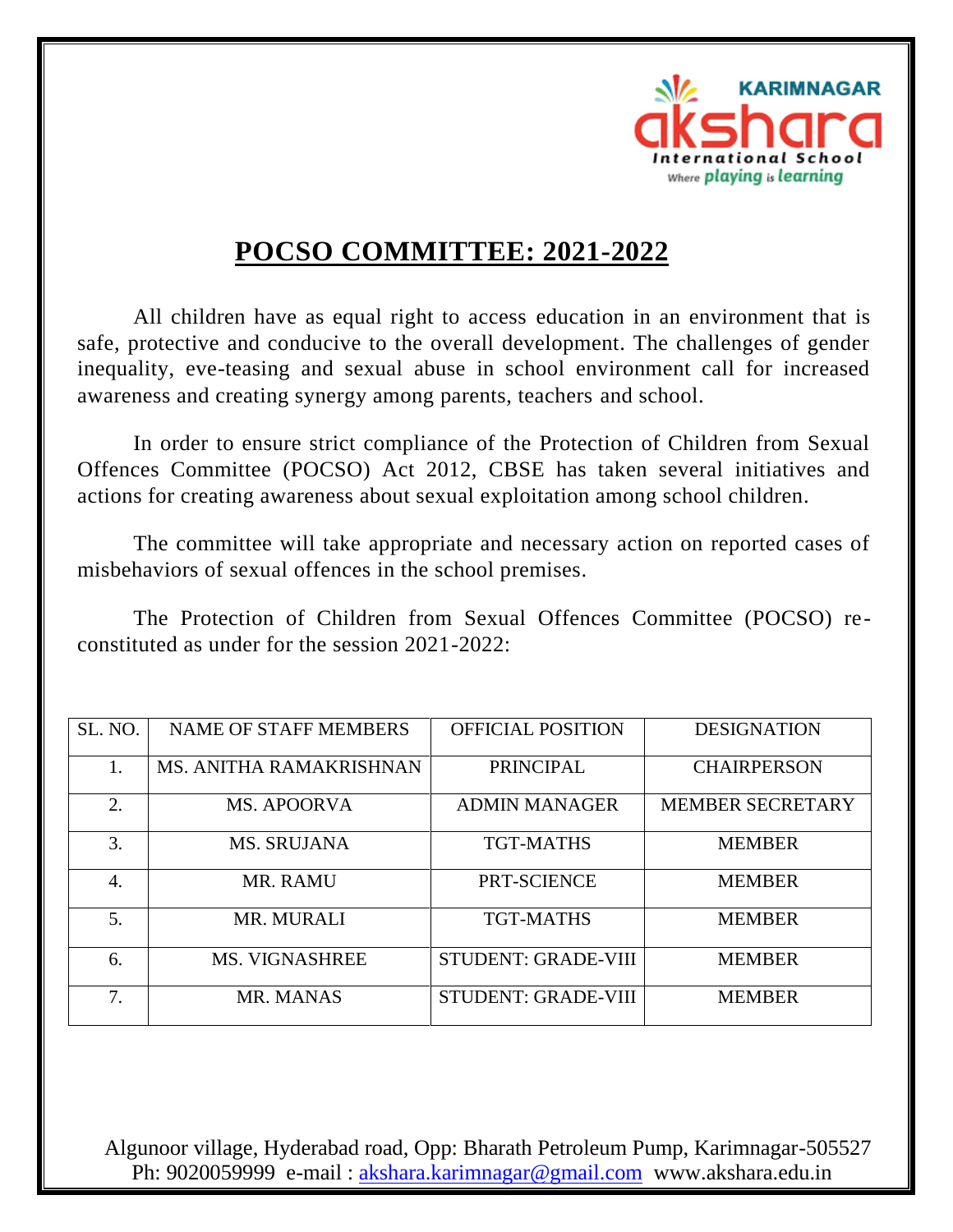## **Minutes of the Meeting**

Date : 09.11.21

Time : 10am – 11am

Attended By : All POCSO Committee Members

Conducted by : Ms. Anitha Ramakrishnan - Chairperson

Agenda: Explaining the POCSO Act and Implementation of the Act.

Important Points

- Need of the Act
- Definition of Child Abuse (Physical, Sexual & Emotional)
- Indicators of Abuse (Physical & Behavioral)
- Child Sexual offences and Punishment
- Proactive measures to prevent abuse
	- Organizing sessions with children on personal safety.
	- Teaching children to identify good touch and bad touch.
	- Making children aware about the child helpline number (1098) and contact person Ms. Srujana
	- Programmes for empowerment of girls
	- Monitoring and Identification of Children
- Ms. Anitha Ramakrishnan (Chairperson)
- Ms. Apoorva (Member Secretary)

Ms. Srujana

- Mr. Ramu
- Mr. Murali

Ms. Vignashree

Mr. Manas

 Algunoor village, Hyderabad road, Opp: Bharath Petroleum Pump, Karimnagar-505527 Ph: 9020059999 e-mail : [akshara.karimnagar@gmail.com](mailto:akshara.karimnagar@gmail.com) www.akshara.edu.in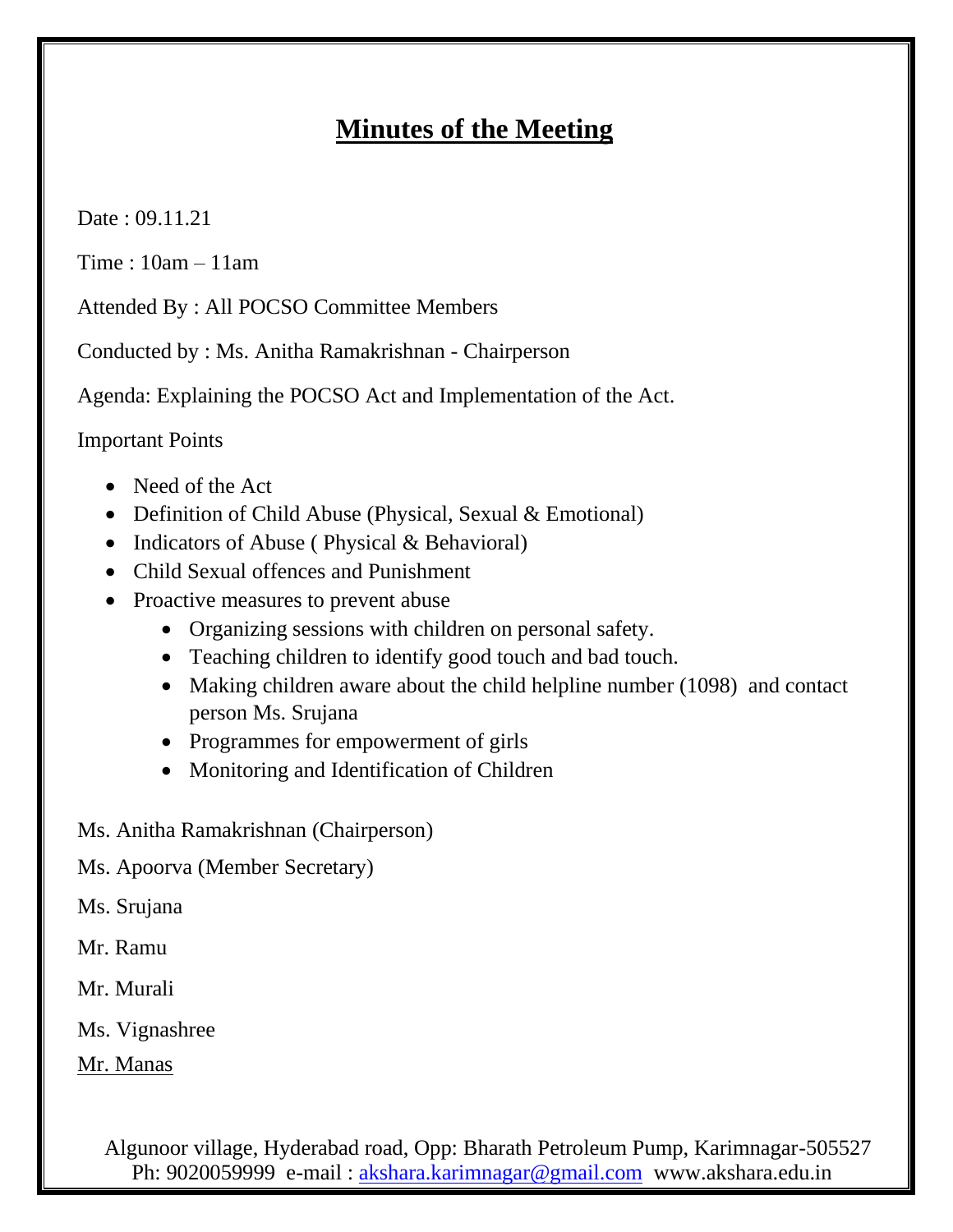Explaining the POCSO Act and Implementation of the Act to the POSCO Committee members on 09.11.2021





 Algunoor village, Hyderabad road, Opp: Bharath Petroleum Pump, Karimnagar-505527 Ph: 9020059999 e-mail : [akshara.karimnagar@gmail.com](mailto:akshara.karimnagar@gmail.com) www.akshara.edu.in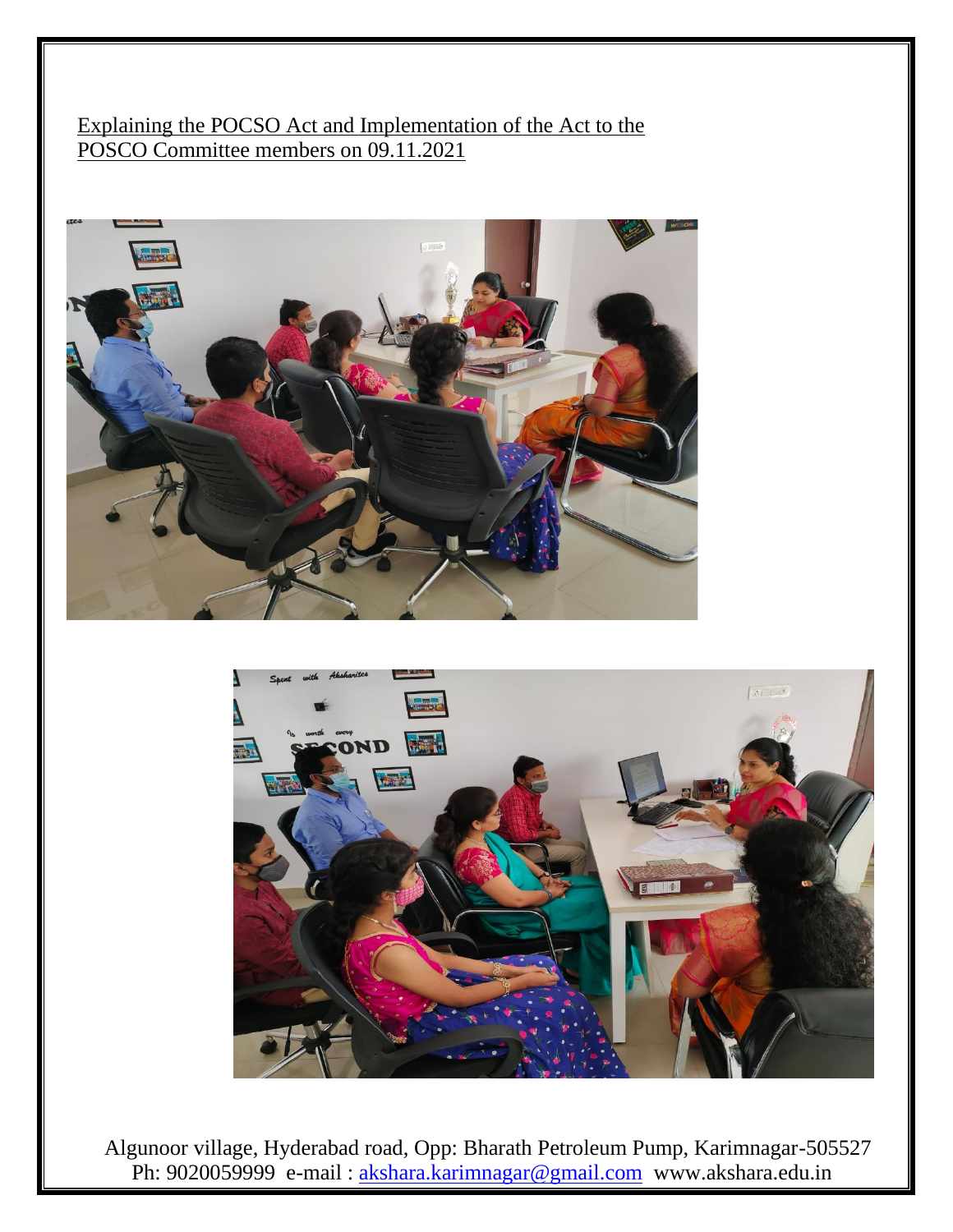## Conducted special assembly on "Girl child protection" on 07.01.2022





 Algunoor village, Hyderabad road, Opp: Bharath Petroleum Pump, Karimnagar-505527 Ph: 9020059999 e-mail : [akshara.karimnagar@gmail.com](mailto:akshara.karimnagar@gmail.com) www.akshara.edu.in